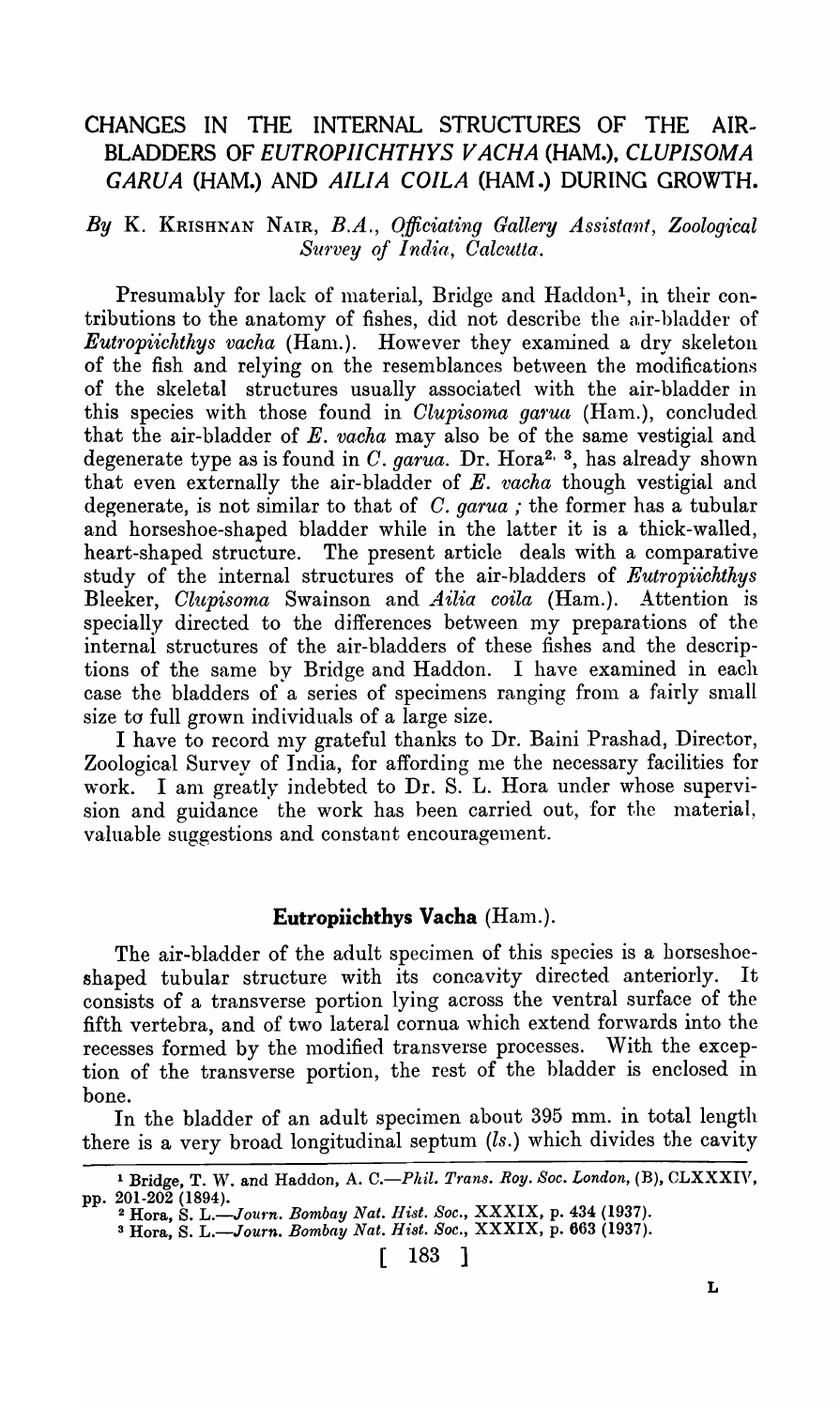of the bladder into two lateral chambers  $(lc.)$ . The cavities of these lateral chambers are very shallow owing to the walls and the root-like fibrous growths, except at the anterior ends which arc more or less protected by the modified transverse processes. The walls are extremely thick and no trace of a pneumatic duct could be found.

The structure of the bladder of this fish varies during growth. In a small specimen, about 81 mm. in total length, the inside cavity is continuous, there being no transverse and longitudinal septa. There is, however, a projection from the posterior wall of the transverse portion of the bladder into the cavity, this projection does not bring about any division of the cavity into two, though the wall of the cavity between it and the anterior wall is somewhat raised. The cavity is free from any root-like fibrous growths and the walls are very thin. Even at this very early stage no pneumatic duct could be seen.



TEXT-FIG. 1.—Air-bladder of a specimen of *Eutropiichthys vacha* (Ham.) 395 mm. in total length.  $\times 3$ . total length. *a.* Dorsal half. *b.* Ventral half.

*lc.* lateral chambers; *ls.* longitudinal septum; *rf.* root-like fibrous growths.

With the growth of the fish the small projection from the posterior wall of the transverse portion of the bladder referred to above develops into a continuous longitudinal septum, which divides the cavity into two lateral chambers; it is very narrow to begin with, but with the growth of the fish it becomes broader and broader till it occupies almost the whole of the transverse portion of the bladder (text-fig. 1). Though, as a rule, the longitudinal septum is entire and continuous, when formed, I found in a specimen 114 mm. in total length, a narrow communication between the lateral chambers through the tissue of the septum. The presence of such a communication may be an abnormality since even in younger specimens the longitudinal septum is invariably complete.

The root-like fibrous growths appear in specimens over 105 mm· in total length; they are found along the anterior and posterior walls of the transverse portion of the bladder, and grow outwards and forwards into the cavities of the lateral chambers with the result that they are partially obliterated.

The air-bladder in the early stages of growth is quite hollow, with thin walls, but in the later stages its cavities become more and more shallow owing partly to the development of the root-like fibrous growths and partly to the thickening of the walls. The entire shape of the bladder also undergoes a slight change; Its gradual flattening shows that it is being pressed by the underlying organs.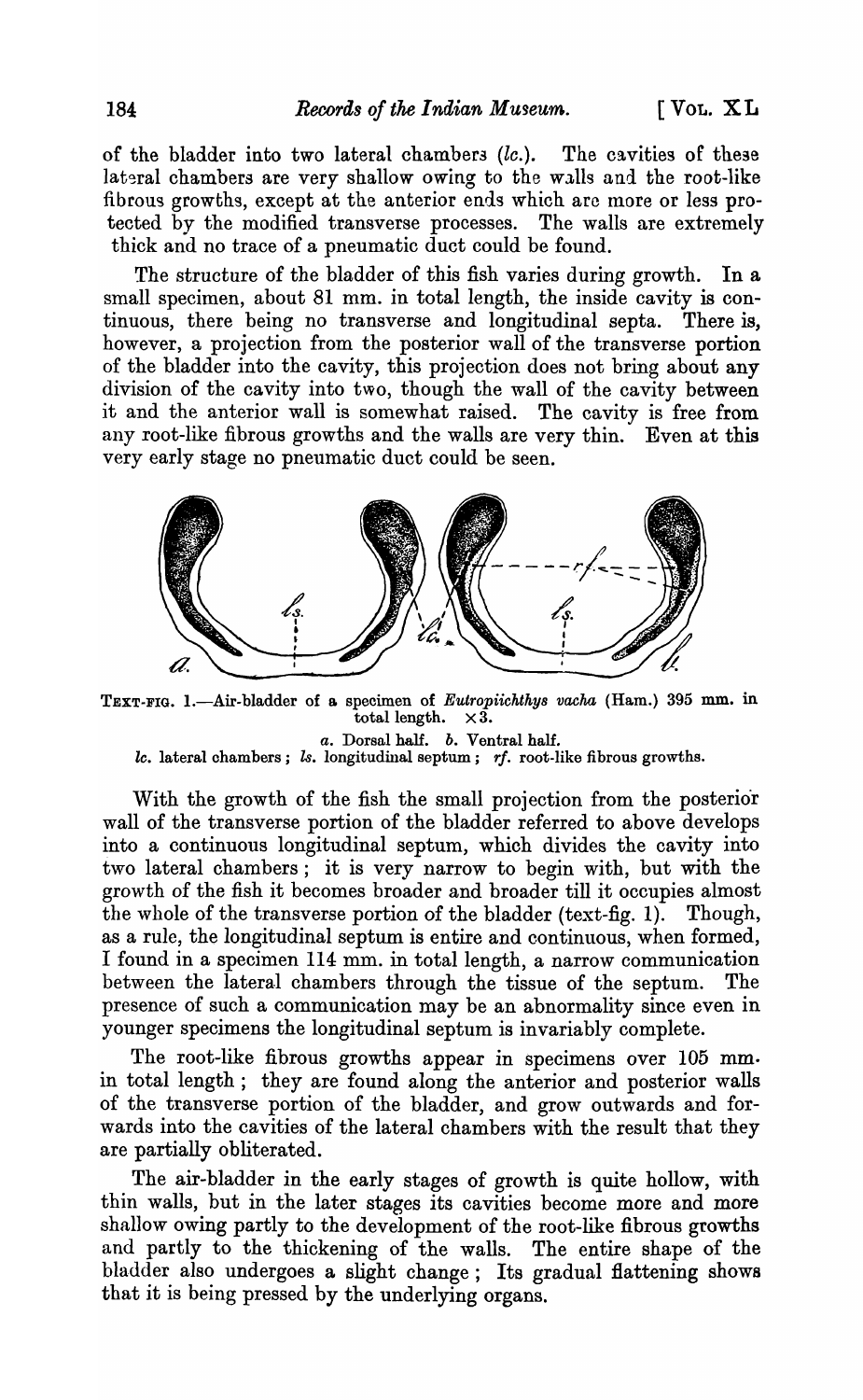Bridge and Haddon do not give any separate description of the skeletal modifications associated with the air-bladder of *E. vacha* but



TEXT-FIG. 2.—Skel etal structures connected with the air-bladder of a specimen of Eutropichthys vacha (Ham.) 348 mm. in total length.  $\times 2$ . *Eutr opiichthys vacha* (Ham.) 348 mm. in total length.

*boo* basioocipital; *ep.* epiotic; *oe.* opisthotic plates of exoccipital; *pro.* pro-otic; pta. ascending process of the post-temporal; pti. inferior process or limb of post temporal; *pto.* pterotic; *tp*<sup>4</sup>. transverse process of the fourth vertebra; *tp<sup>5</sup>*. transverse process of the fifth vertebra.

remarked that the description of these structures in *Schilbicthys garua (=Clupisoma garua)* will probably apply to those of E. *vacha* ,vith scarcely any alteration. It is stated in the short description of  $E$ . *vacha* that the transverse process of the fourth vertebra is broad and greatly expanded, and has its anterior and posterior margins curved directly downwards in such a way as to form a bony semicylinder. In the figure of the anterior part of the vertebral column of  $E$ . *vacha*, the transverse process of the fourth vertebra is shown as bent on itself to such an extent that it forms almost a cylinder instead of a semicylinder as described. In my preparations (text-fig. 2) the transverse process of the fourth vertebra only forms a semicylinder. Again, regarding the position of certain bones connected with the skull, there is some difference between the figure of Bridge and Haddon and my preparations. For example, I find that the pro-otic bone  $(pro.)$  is visible on the ventral surface, besides the other three bones, namely the epiotic (ep.), ptcrotic *(pt.)* and the opisthotic plates of the exoccipital *(oe.).* 

## **AiIia Coila** (Ham.).

The air-bladder of *Ailia coila* (Ham.) (text-fig. 3, b.) is more or less similar to that of *Eutropiichthys vacha* (Ham.). It consists of a transverse portion  $(tp.)$  lying across the ventral surface of the sixth vertebra, and also of two lateral cornua (lc.) which extend forwards and are accommodated in the recesses formed by the modified transverse processes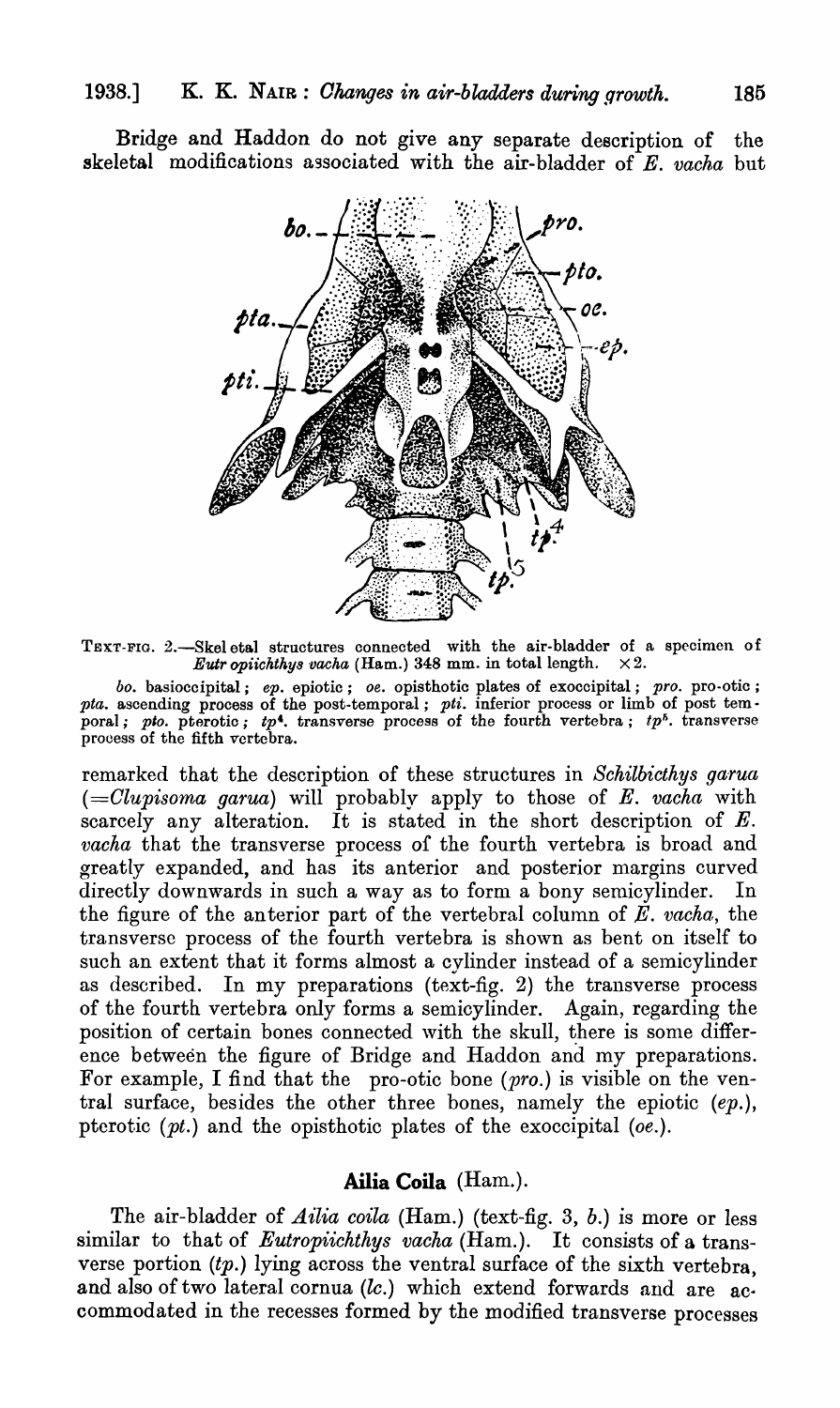$(tp<sup>4</sup>)$  and the ventral outgrowths (vo.). The bladder is tubular, horseshoe-shaped and of a fairly uniform size. The anterior extremities of the lateral cornua (ib.), however, bulge inwards. The cavity of the bladder is continuous, as there are no transverse or longitudinal septa.



TEXT-FIG. 3.-a. Air-bladder and the connected skeletal structures of a specimen of *Ailia coila* (Ham.) 120 mm. in total length. X 5. *b.* Dorsal half of the air-bladder of a specimen of *Ailia coila* (Ham.) 124 mm. in total length.  $\times 3$ .

*ib.* inwardly bulging anterior extremities of the lateral cornua; le<sup>1</sup>. lateral cornua; projection from the posterior wall of the transverse portion, jutting into the cavity of the bladder; *tp.* transverse portion; *tp4.* transverse process of the fourth vertebra; *·l'O.* ventral outgrowths.

According to Bridge and Haddon<sup>1</sup>, however, there is no free or open communication between the anterior caecae through the transverse portion. A growth  $(p_1)$  from the posterior wall of the transverse portion of the bladder projects into the cavity similar to that described above in the early stages of the growth of the bladder of *E. vacha.* There is a certain amount of loose tissue in the cavity of the bladder, but I could not detect any network of fibrous tissue to which Bridge and Haddon make a reference.

There is practically no difference in the internal structure of the air-bladder in specimens ranging in total length from 42 mm. to 124 mm.

I give here a figure of the air-bladder of *Ailia coila* (Ham.) *in situ*, with the associated skeletal structures; the ventral bony outgrowth of one side is removed (text-fig. *3a.)* to show the manner in which the anterior bulging portions of the cornua are accommodated within the bony capsules. The walls of the transverse portions are thick but those of the inwardly bulging anterior portions are extremely thin.

### **Clupisoma Garua** (Ham.).

The air-bladder of *Clupisoma garua* (Ham.) is heart-shaped with the apex pointing anteriorly. It is much flattened and is provided with greatly thickened walls even at a very early stage of its development. During growth the anterior half of the bladder apparently grows more quickly than the posterior, and in an adult specimen it assumes the shape as shown in text-fig. 4; it is very tough and smooth to the touch.

<sup>1</sup> Bridge, T. W. and Haddon, A. *C.-Phil. Trans. Roy. Soc. London,* (B), CLXXXIV, p. 210 (1894).